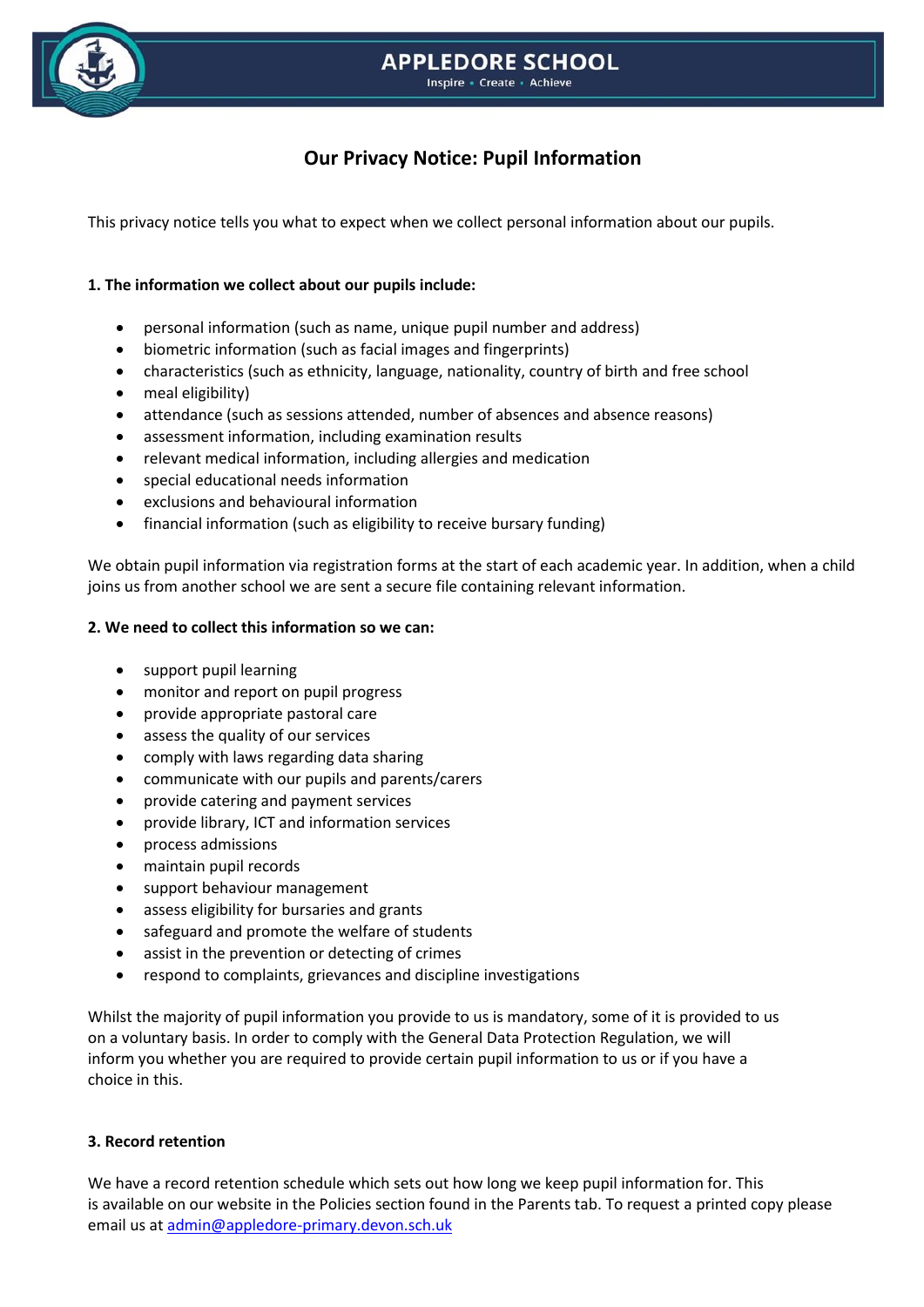# **4. Our legal basis for processing personal information**

We will only process your information where we have a lawful reason to do so. In most cases, this will be where it is necessary for us to perform a task in the public interest or exercise our official duties. There may be other times when we need to collect, share or use 'special' data (eg health or biometric data (photographs and fingerprints) about you, in which case we may do so where we are performing our official duties and:

- we have your explicit consent; or
- it is necessary for social protection purposes (eg safeguarding of individuals at risk;
- protection from unlawful acts; prevention against fraud); or
- we need to comply with a legal obligation under an Act of law (eg The Education Act 1996;
- Children Act 2004)

# **5. Who we share personal information with**

We do not share our pupil information with anyone unless we have consent or the law or our policies allow us to do so. We regularly share our information with the following, so we can carry out our official duties as a school:

- the Department for Education (DfE) and our local authority (under section 3 of The Education Information About Individual Pupils, England Regulations 2013)
- schools that the pupil attends after leaving us
- examination boards and moderators
- National Health Service (NHS) and school nursing team
- catering and trip payment service providers
- service providers to enable pupil access to learning services

To find out more about the data collection and sharing requirements placed on us by the DfE (eg in relation to the school census) go to https://www.gov.uk/education/data-collection-and-censusesfor-schools

# **The National Pupil Database (NPD)**

The NPD is owned and managed by the Department for Education and contains information about pupils in schools in England. It provides invaluable evidence on educational performance to inform independent research, as well as studies commissioned by the Department. It is held in electronic format for statistical purposes. This information is securely collected from a range of sources including schools, local authorities and awarding bodies.

We are required by law, to provide information about our pupils to the DfE as part of statutory data collections such as the school census and early years' census. Some of this information is then stored in the NPD. The law that allows this is the Education (Information About Individual Pupils) (England) Regulations 2013. To find out more about the NPD, go to

https://www.gov.uk/government/publications/national-pupil-database-user-guide-and-supportinginformation

The department may share information about our pupils from the NPD with third parties who promote the education or well-being of children in England by:

- conducting research or analysis
- producing statistics
- providing information, advice or guidance